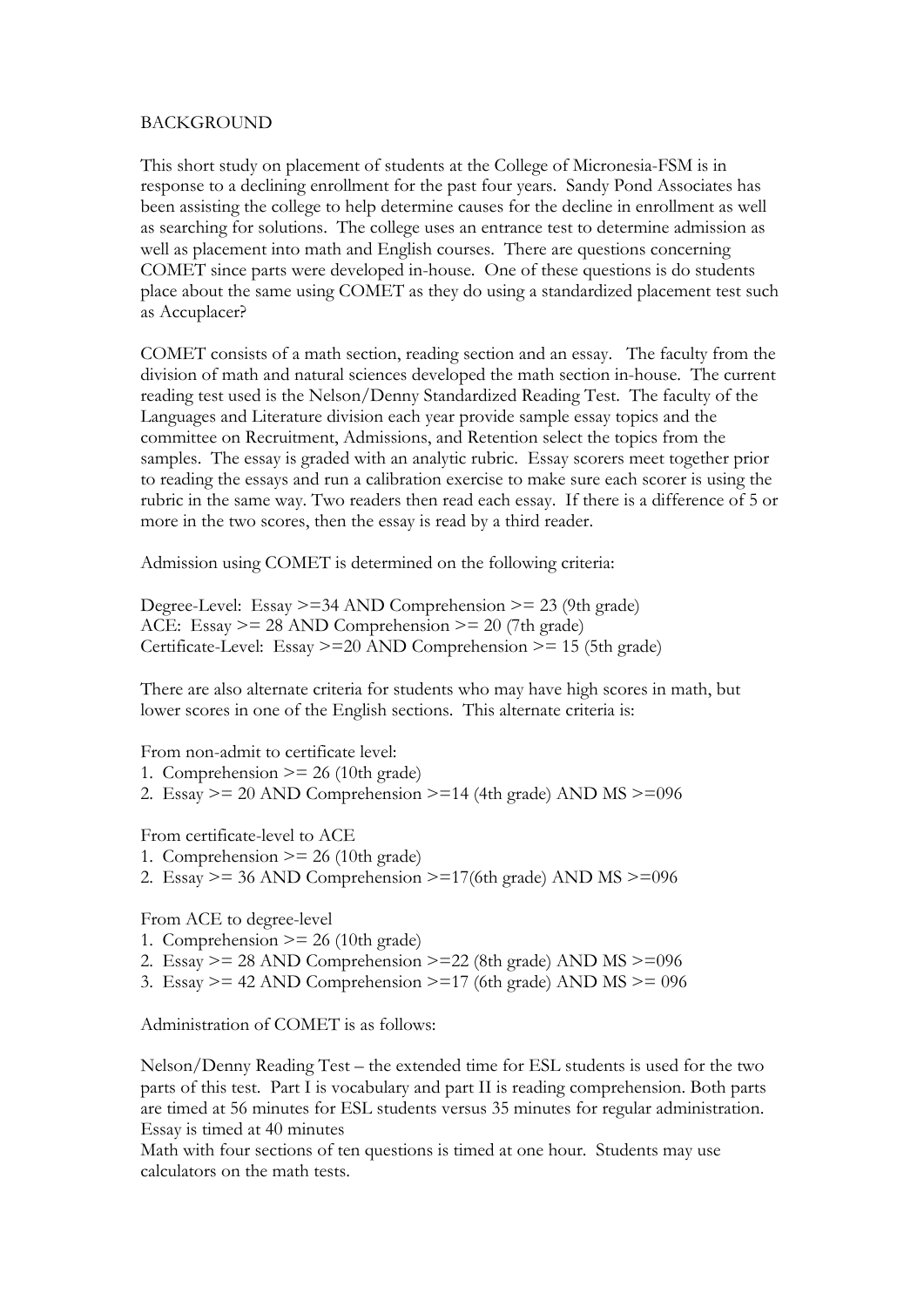On the other hand, Accuplacer companion tests are not timed, so each student was allowed as much time as needed to complete each section. Students were also allowed to take a lunch break. The ESL English tests consisted of Reading Skills, Language Use, and Sentence Meaning. The math tests consisted of arithmetic, elementary algebra, and college math.

# A SMALL STUDY

**Procedure:** An announcement recruiting 100 new freshmen to take the Accuplacer tests was posted at National Campus and the Center for Technical Education. Each test taker was offered lunch and a \$20.00 incentive. 100 students registered to take the test and 88 students actually took the tests.

The 88 new freshmen were given the paper based Accuplacer Companion Tests for ESL English and math. 2 of the students were not actually new freshmen, so the comparison is based on 86 students. 81 of the students placed into degree programs at COM-FSM, 4 students placed in Achieving College Excellence (COM-FSM developmental courses) and 1 student was a certificate student as placed by COMET. They took the COM-FSM entrance test (COMET) during the spring 2014 semester of their senior year in high school. The students were divided into 4 groups of twenty-five each. Each group was assigned one test proctor. Each proctor was trained prior to the administration of the tests.

Accuplacer is not timed, so once a student finished one test, they were allowed to go onto the next test. All proctors administered the tests in the same order so the three math tests were arithmetic, elementary algebra, and then college algebra. The ESL tests were reading skills, language use, and sentence meaning. Students were allowed a lunch break if they wanted one.

**Results:** COMET and Accuplacer are different tests, so the comparison of these two tests is based on placement.

Accuplacer provides a survey of two and four year colleges and universities to help determine placement. The table below is the survey results for the ESL English tests. I averaged the scaled scores of the three ESL tests for Accuplacer placement. The table provides a range of scores at the highest level of placement as 84 – 120 or 85 – 102.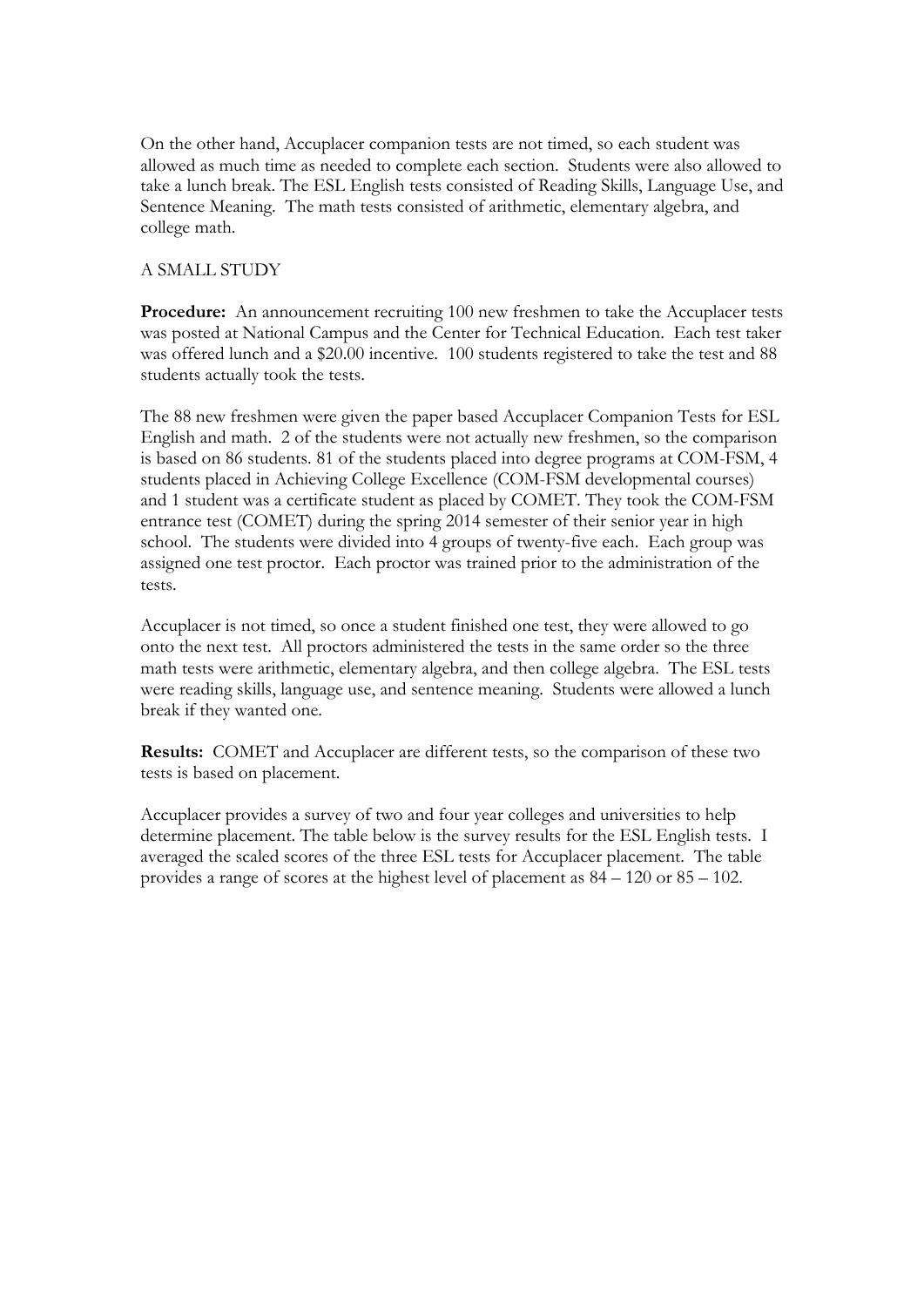### **Survey of ACCUPLACER ESL Tests** Used for Placement into English-As-A-Second Language Courses

|        | $RS$ = Reading Skills, $LU$ = Language Use, SM = Sentence Meaning Scores |                             |                            |                        |                        |                           |                        |           |           |                         |            |                                                                             |                      |           |                                    |
|--------|--------------------------------------------------------------------------|-----------------------------|----------------------------|------------------------|------------------------|---------------------------|------------------------|-----------|-----------|-------------------------|------------|-----------------------------------------------------------------------------|----------------------|-----------|------------------------------------|
|        | Level 1 (highest)                                                        |                             |                            | Level 2                |                        |                           | <b>Level 3</b>         |           |           | Level 4                 |            |                                                                             |                      | Other     |                                    |
| RS     | LU                                                                       | <b>SM</b>                   | RS                         | LU                     | <b>SM</b>              | RS                        | LU                     | <b>SM</b> | <b>RS</b> | LU                      | <b>SM</b>  | <b>RS</b>                                                                   | LU                   | <b>SM</b> | <b>Course</b>                      |
|        | Average of three tests                                                   |                             |                            | Average of three tests |                        |                           |                        |           |           |                         |            |                                                                             |                      |           |                                    |
|        | $84 - 120$                                                               |                             |                            | $72 - 83$              |                        |                           |                        |           |           |                         |            |                                                                             |                      |           |                                    |
|        | Average of three tests                                                   |                             |                            | Average of three tests |                        |                           | Average of three tests |           |           |                         |            |                                                                             | Average of $103-120$ |           |                                    |
|        | 85-102                                                                   |                             | 66-84                      |                        |                        | $45 - 65$                 |                        |           |           |                         |            | branch to Sentence Skills test                                              |                      |           |                                    |
|        |                                                                          | 116-120   116-120   116-120 |                            |                        | 101-15 101-105 101-115 | $81-100$                  | 81-100                 | $81-100$  | 55-80     | $155 - 80$              | $155 - 80$ | $20 - 54$                                                                   | $20 - 54$            | $ 20-54 $ |                                    |
|        |                                                                          | 100-120 91-120 100-120      | 55-99                      | $50-90$                | 60-99                  |                           |                        |           |           |                         |            |                                                                             |                      |           |                                    |
|        | Composite 311-360                                                        |                             |                            | Composite 250-310      |                        |                           | Composite 0-249        |           |           |                         |            |                                                                             |                      |           |                                    |
|        | Average of RS and LU                                                     |                             | Average of RS and LU       |                        |                        | Average of RS and LU      |                        |           |           | Average of RS and LU    |            |                                                                             |                      |           |                                    |
|        | 89-97                                                                    |                             | 78-88                      |                        |                        |                           | 45-77                  |           |           | $\le$ = 44 refer to ABE |            |                                                                             |                      |           |                                    |
| $94 +$ |                                                                          |                             | 81-93                      |                        |                        | 68-80                     |                        |           | 55-67     |                         |            |                                                                             |                      |           | $105 +$ Take Reading Comprehension |
|        | Average 103 - 120                                                        |                             |                            | Average 93 - 102       |                        |                           | Average 73 - 92        |           |           | Average 44 - 72         |            |                                                                             | Average 36 - 43      |           |                                    |
|        | Avg of 4 ESL tests $> 100$                                               |                             | Avg of 4 ESL tests $> 100$ |                        |                        | Avg of 4 ESL tests $> 91$ |                        |           |           |                         |            | $81 <$ Avg of 4 ESL tests $\leq$ 91 53 $<$ Avg of 4 ESL $\leq$ 81 - Level 2 |                      |           |                                    |
|        | and WP $ESL = 5$                                                         |                             | and WP $ESL = 4$           |                        |                        | and WP $ESL < 4$ or not   |                        |           |           |                         |            | Avg of 4 ESL $<$ 53 – Level 1                                               |                      |           |                                    |
|        |                                                                          |                             |                            |                        |                        |                           | taken                  |           |           |                         |            |                                                                             |                      |           |                                    |
| 96-120 | 91-120                                                                   |                             | 71-95                      | 66-90                  |                        | $46 - 70$                 | $41 - 65$              |           | $25 - 45$ | $125 - 40$              |            | $20 - 24$                                                                   | $20 - 24$            |           | See                                |
|        |                                                                          |                             |                            |                        |                        |                           |                        |           |           |                         |            |                                                                             |                      |           | ladvisor                           |

 $DS = Dogdina$  Shille  $TT = T$ 

The entire range of scores of the 86 students on Accuplacer was 38 – 119. 66 of the 86 students achieved and average score of 84-120.

The remaining 22 students placed as follows:

15 in level 2 66 – 84 4 in level 3 45 – 65 (Certificate student scored in this level.) 2 in level 4 with scores of 38

COMET Placement

OVERALL PLACEMENT

COM-FSM placed 81 of the 86 students into degree program. 4 students placed into Achieving College Excellence (ACE) 1 student placed into certificate program

# READING PLACEMENT

33 of the 81 students started with college level English reading 46 of the 81 students started with one developmental English reading class. 2 students – Need to consult student services for placement.

WRITING PLACEMENT

49 of the 81 students started with college level writing 30 of the 81 students started with developmental writing 2 students – Need to consult student services for placement.

# MATH

Currently the college does not regularly use math scores for entrance into degree program only placement into a math class. The alternate criteria used to move students from non-admit, to certificate or certificate to ACE or ACE to degree program includes a math placement.

The Accuplacer math scores used for comparison placement below are what students need to get into college level math. The table below is a sampling of scores from the Accuplacer survey.

|      |                | $- - - -$<br>n |
|------|----------------|----------------|
| **** | ---<br>$- - -$ | -----          |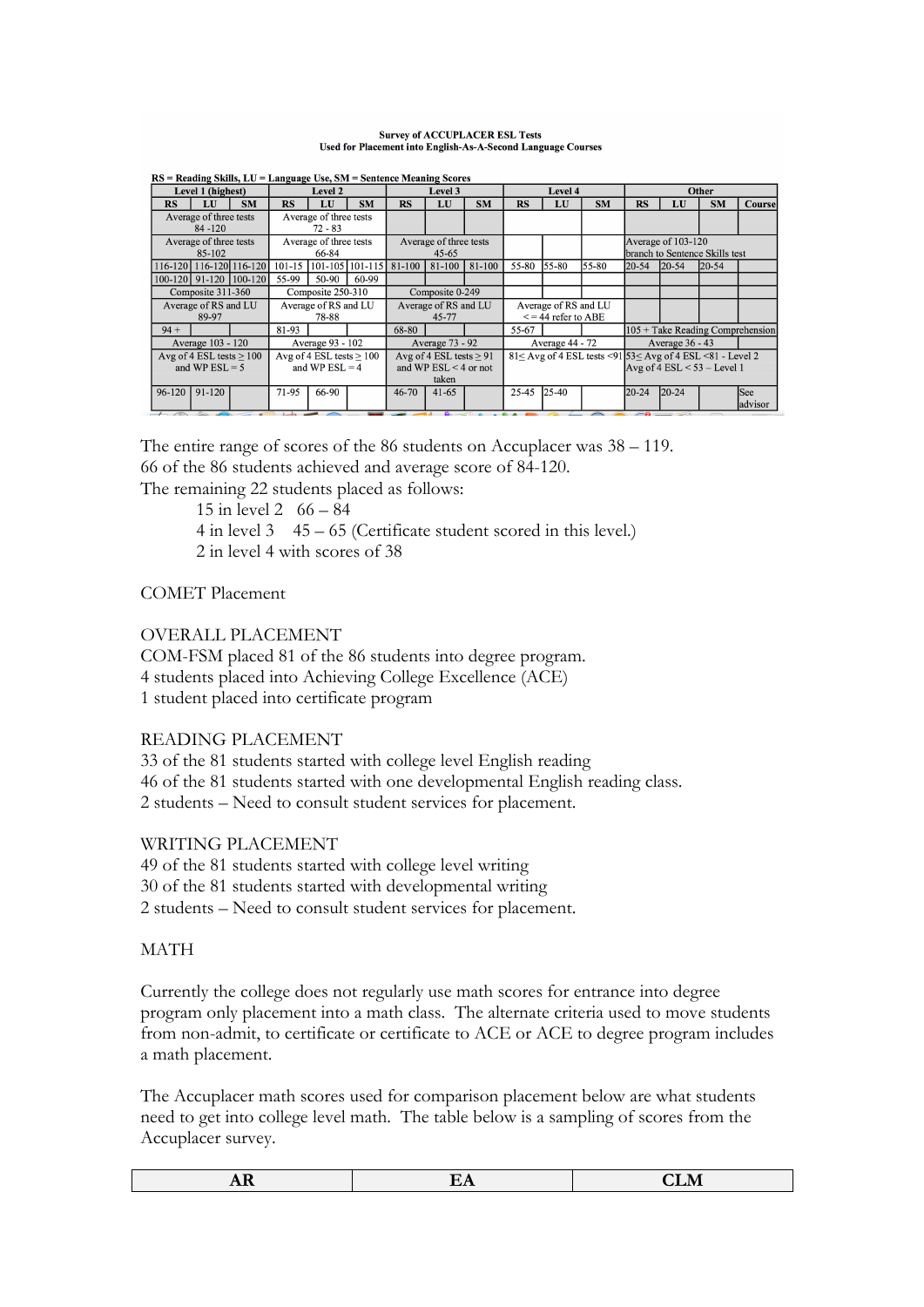| $60 - 120$ | 80-120     | $20 - 81$ |
|------------|------------|-----------|
| $69 - 120$ | $90 - 120$ | $46 - 58$ |
| $76 - 120$ | $79 - 120$ | $35 - 79$ |
| $41 - 120$ | 67-120     |           |
| 65-120     | 76-120     |           |
|            | 106-120    | $41 - 78$ |
|            | 90-120     | 20-81     |
|            | 95-120     |           |
|            | $71 - 120$ |           |
|            |            | $43-69$   |
|            |            | 53-85     |

AR – Arithmetic; EA – Elementary Algebra; CLM – College Level Math

There seem to be a wider variety of approaches to using the math scores for placement. Some schools use scores from all three tests, some use scores from two tests, and some use scores from only one of the three math tests. The numbers I am reporting for comparison are based on the use of three scores. The reason for this is that COMET math is divided into four sections. A student must score 7, 7, and 6 to get into college level math.

Accuplacer Results:

33 of the 86 students scored 60 – 120 on the arithmetic.

Only 4 of the 33 scored 80-120 on elementary algebra.

All 33 scored at least 20 on the college level algebra. **Using the first set of scores in the table above only 4 of the 86 would have placed into college level algebra**. Using 20 does not appear to be reliable since it is the lowest possible scaled score. 55 of the 86 students scored 20 on college level algebra. 2 students scored 91 which was the highest, one scored 75, one scored 57, and the remaining scores were between 21 and 39.

COMET math –

1 student scored into ACE Math which is equal to MS 099.

2 of the ACE students scored into MS 100 or MS 101 so they are included in the numbers below.

1 ACE student doesn't have a math placement available for this report.

13 students scored into MS 095 and MS 096. This would be equal to the Accuplacer arithmetic and elementary algebra.

26 students placed into MS 099

27 students placed into MS 100 college level math

16 students placed into MS 101 Algebra and Trig.

3 students don't have math placements available for this report.

**CONCLUSIONS**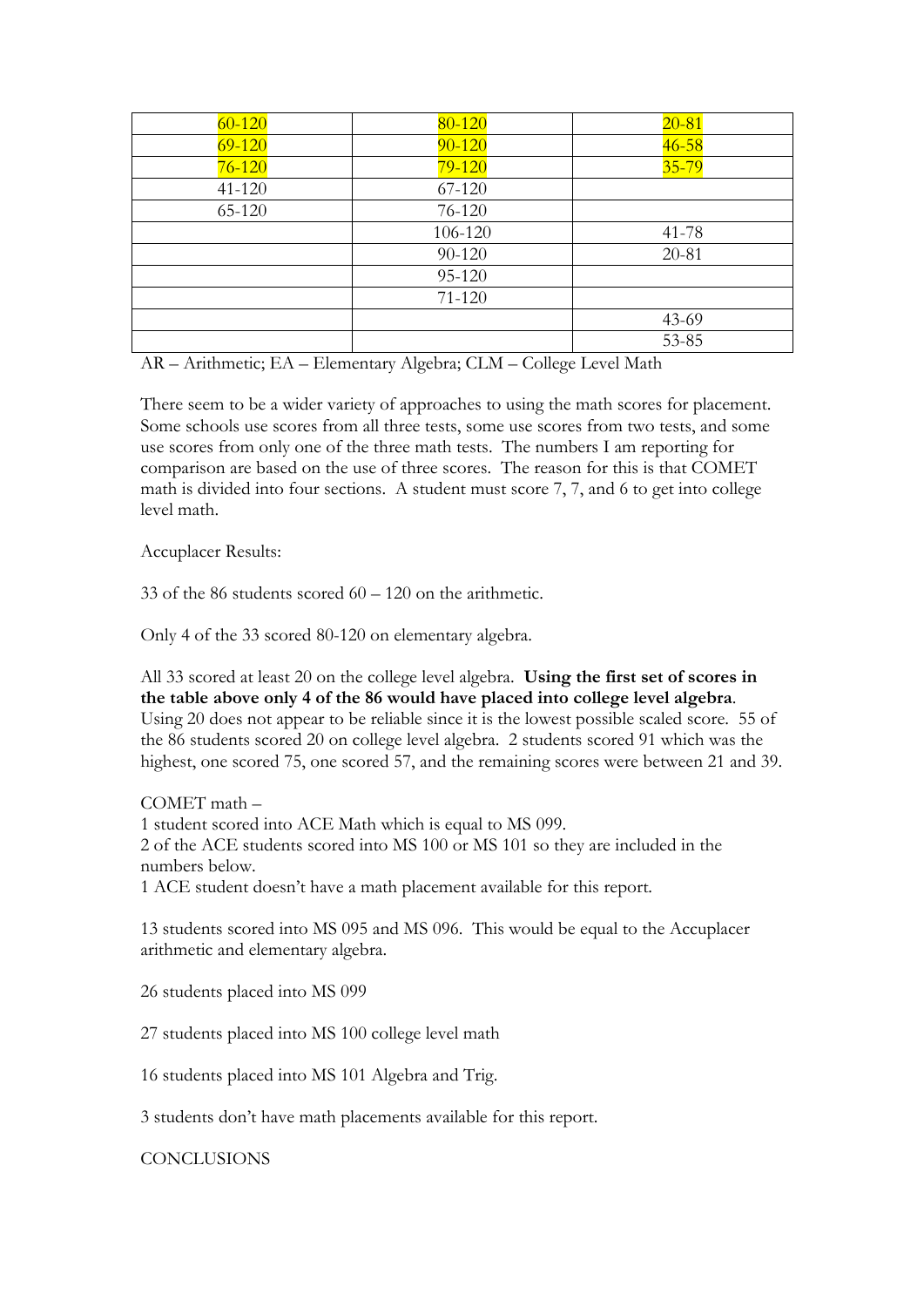The COMET reading test placed 79 of the 86 students into degree program compared to 66 of the 86 students using Accuplacer.

The COMET math test seems to place students higher than the Accuplacer test. 43 students placed into college level math compared to 4 students using Accuplacer.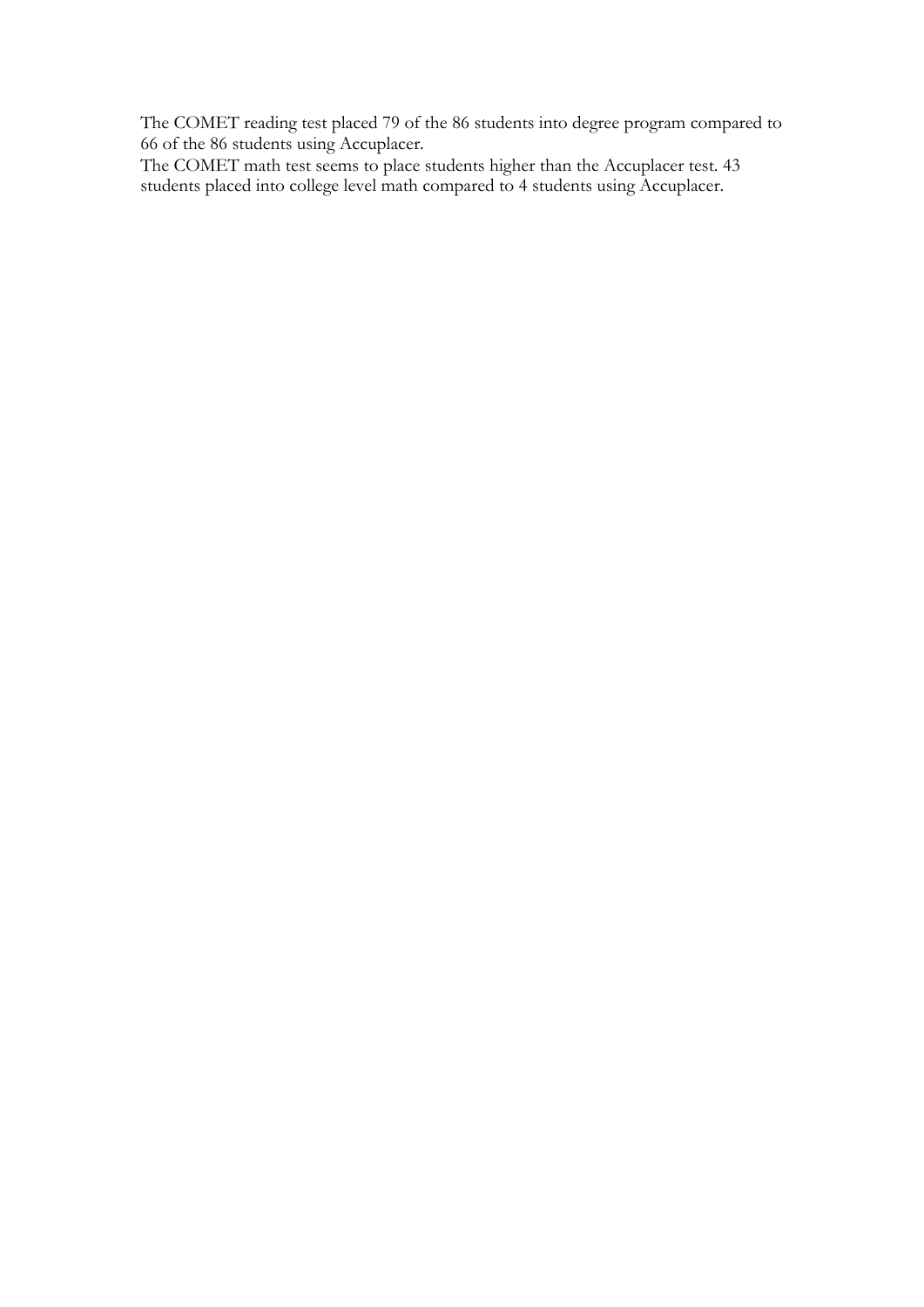| <b>ACUUPLACER SCORES</b> |     |              |                                                                                              |                 |    |                         |               |                |            |                        |            |                         |             | <b>COMET PLACEMENT</b> |        |
|--------------------------|-----|--------------|----------------------------------------------------------------------------------------------|-----------------|----|-------------------------|---------------|----------------|------------|------------------------|------------|-------------------------|-------------|------------------------|--------|
|                          |     |              |                                                                                              |                 |    |                         | Scaled Sc. Rd |                | Scaled sc. |                        | Scaeld sc. |                         |             |                        |        |
| Arithmetic               |     |              | Scaled sc. Arit. Elem. Algebra Scaled sc. E.A. College Math Scaled Sc. CLM Reading Skills Sk |                 |    |                         |               | Lang. Use      | Lang.      | Sent. Meaning Sent. Mn |            | Eng. Av.                |             |                        |        |
| 20                       | 54  | 10           | 27                                                                                           | 26              | 75 | 15 <sup>1</sup>         | 54            | 17             | 57         | 16                     | 55         | 55.33333333 Certificate |             |                        | MS 104 |
| 10                       | 26  | 13           | 34                                                                                           |                 | 20 | 10                      | 31            | 22             | 78         | 22                     | 81         | 63.33333333 ESL 050     |             | cert.                  |        |
| 18                       | 46  | 28           | 77                                                                                           | 10              | 26 | 35                      | 120           | 34             | 118        | 35                     | <b>120</b> | 119.3333333 EN 110      |             | <b>EN 120A</b>         | MS 100 |
| 26                       | 76  | 27           | 74                                                                                           |                 | 20 | 31                      | 111           | 34             | 118        | 35                     | <b>120</b> | 116.3333333 EN 110      |             | <b>EN 120A</b>         | MS 101 |
| 16                       | 40  | 25           | 68                                                                                           | $\Delta$        | 20 | 30                      | 109           | 35             | 120        | 35                     | <b>120</b> | 116.3333333 EN 110      |             | EN 120a                | MS 100 |
| 19                       | 50  | 22           | 60                                                                                           | 6               | 20 | 29                      | 106           | 34             | 118        | 35                     | 120        | 114.6666667 EN 110      |             | <b>EN 120A</b>         | MS 096 |
| 29                       | 88  | 24           | 65                                                                                           |                 | 20 | 26                      | 98            | 34             | 118        | 33                     | 117        |                         | 111 EN 110  | <b>EN 120A</b>         | MS 100 |
| 28                       | 84  | 20           | 54                                                                                           |                 | 20 | 26                      | 98            | 33             | 116        | 34                     | <b>118</b> | 110.6666667 EN 110      |             | <b>EN 120A</b>         | MS 100 |
| 21                       | 58  | 16           | 41                                                                                           | 10              | 26 | 25                      | 94            | 33             | 116        | 34                     | 118        | 109.3333333 EN 110      |             | EN 120a                |        |
| 19                       | 50  | 15           | 39                                                                                           | $\overline{z}$  | 20 | 26                      | 98            | 34             | 118        | 31                     | 112        | 109.3333333 EN 110      |             | <b>EN 120a</b>         | MS 099 |
| $\Delta$                 | 20  | 15           | 39                                                                                           | $\overline{7}$  | 57 | $\overline{26}$         | 98            | 33             | 116        | 31                     | 112        | 108.6666667 EN 110      |             | <b>EN 120A</b>         | MS 099 |
| 28                       | 84  | 26           | 71                                                                                           | 15              | 39 | 26                      | 98            | 32             | 114        | 31                     | 112        |                         | 108 EN 110  | <b>EN 120a</b>         | MS 101 |
| 20                       | 54  | 22           | 60                                                                                           | 10              | 26 | 27                      | 100           | 31             | 111        | 30                     | 110        |                         | 107 EN 110  | <b>EN 120A</b>         | MS 099 |
| 11                       | 28  | 27           | 74                                                                                           | 6               | 20 | 26                      | 98            | 29             | 106        | 30                     | <b>110</b> | 104.6666667 EN 110      |             | <b>EN 120A</b>         | MS 100 |
| 17                       | 43  | 25           | 68                                                                                           | $\mathsf{q}$    | 23 | 23                      | 88            | 31             | 111        | 28                     | 104        |                         | 101 EN 110  | <b>EN 120A</b>         | MS 099 |
| 29                       | 84  | 26           | 71                                                                                           | 15              | 39 | 22                      | 85            | 29             | 106        | 30                     | <b>110</b> | 100.3333333 EN 110      |             | <b>EN 120A</b>         | MS 100 |
| 26                       | 76  | 22           | 60                                                                                           | $6\overline{6}$ | 20 | 19                      | 74            | 32             | 114        | 30                     | <b>110</b> | 99.33333333 EN 110      |             | <b>EN 120a</b>         | MS 101 |
| 20                       | 54  | 30           | 86                                                                                           |                 | 20 | 20 <sup>1</sup>         | 77            | 29             | 106        | 29                     | 107        | 96.66666667 EN 110      |             | <b>EN 120A</b>         | MS 100 |
| 27                       | 80  | 24           | 65                                                                                           |                 | 20 | 20                      | 77            | 28             | 102        | 28                     | 104        | 94.33333333 EN 110      |             | <b>EN 120A</b>         | MS 100 |
| 30                       | 93  | 21           | 57                                                                                           |                 | 20 | 19                      | 74            | 24             | 86         | 27                     | 101        |                         | 87 EN 110   | <b>EN 120A</b>         | MS 099 |
| 14                       | 34  | 7            | 23                                                                                           | 6               | 20 | 15                      | 54            | 30             | 109        | 26                     | 97         | 86.66666667 EN 110      |             | <b>EN 120A</b>         | MS 096 |
| 11                       | 28  | 18           | 47                                                                                           |                 | 23 | $\mathsf{\overline{8}}$ | 29            | 30             | 109        | 32                     | 115        | 84.33333333 EN 110      |             | <b>EN 120A</b>         | MS 099 |
| 21                       | 58  | 22           | 60                                                                                           |                 | 20 | 21                      | 81            | $\overline{7}$ | 29         | 30                     | <b>110</b> | 73.33333333 EN 110      |             | <b>EN 120A</b>         | MS 100 |
| 13                       | 32  | $\mathbf{q}$ | 25                                                                                           |                 | 20 | 11                      | 33            | 24             | 86         | 25                     | 94         |                         | 71 EN 110   | <b>EN 120A</b>         | MS 101 |
| 15                       | 37  | 19           | 50                                                                                           |                 | 20 | 26                      | 98            | 33             | 117        | 32                     | 115        |                         | 110 ESL 089 | <b>EN 120A</b>         | MS 096 |
| 11                       | 28  | 24           | 65                                                                                           | $\mathsf{Q}$    | 23 | 27                      | 100           | 33             | 116        | 31                     | 112        | 109.3333333 ESL 089     |             | <b>EN 120A</b>         | MS 100 |
| 24                       | 69  | 23           | 63                                                                                           |                 | 20 | 27                      | 100           | 31             | 111        | 28                     | 104        |                         | 105 ESL 089 | <b>EN 120A</b>         | MS 100 |
| 8                        | 23  | 15           | 39                                                                                           |                 | 20 | 25                      | 94            | 33             | 116        | 28                     | 104        | 104.6666667 ESL 089     |             | <b>EN 120A</b>         | MS 099 |
| 34                       | 113 | 26           | 71                                                                                           | 10              | 26 | 21                      | 81            | 31             | 111        | 30                     | 110        | 100.6666667 ESL 089     |             | <b>EN 120A</b>         | MS 100 |
| 22                       | 62  | 24           | 65                                                                                           | 11              | 29 | 19                      | 74            | 30             | 109        | 33                     | 117        |                         | 100 ESL 089 | <b>EN 120A</b>         | MS 101 |
| 26                       | 76  | 25           | 68                                                                                           | 10              | 26 | 20                      | 77            | 29             | 106        | 33                     | 117        |                         | 100 ESL 089 | <b>EN 120A</b>         | MS 101 |
| 27                       | 80  | 28           | 77                                                                                           | 8               | 21 | 23                      | 88            | 30             | 109        | 25                     | 94         |                         | 97 ESL 089  | <b>EN 120A</b>         | MS 100 |
| 13                       | 32  | 14           | 36                                                                                           |                 | 20 | 18                      | 69            | 29             | 106        | 31                     | 112        | 95.66666667 ESL 089     |             | <b>EN 120A</b>         | MS 100 |
| 13                       | 32  | 22           | 60                                                                                           | $\overline{7}$  | 20 | 25                      | 94            | 25             | 91         | 27                     | 101        | 95.33333333 ESL 089     |             | <b>EN 120A</b>         | MS 100 |
| 19                       | 50  | 22           | 60                                                                                           | $\overline{7}$  | 20 | 23                      | 88            | 26             | 94         | 27                     | 101        | 94.33333333 ESL 089     |             | <b>EN 120A</b>         | MS 099 |
| 26                       | 76  | 22           | 60                                                                                           | 8 <sup>1</sup>  | 21 | 23                      | 88            | 25             | 91         | 27                     | 101        | 93.33333333 ESL 089     |             | <b>EN 120A</b>         | MS 099 |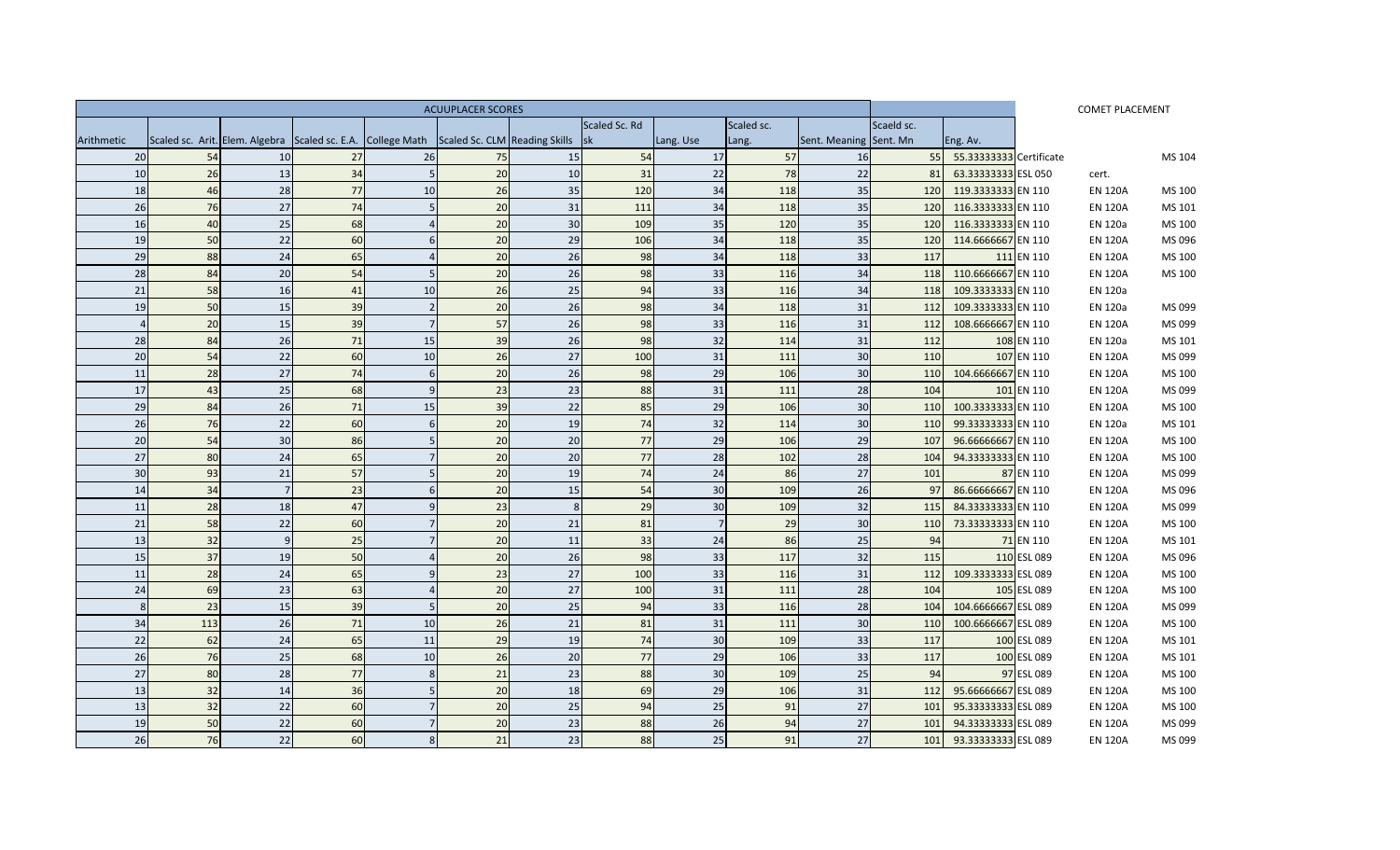| 15               | 37  | 16               | 41 |    | 20              | 19 | 74  | 28     | 102 | 28              | 104 | 93.33333333 ESL 089  | <b>EN 120A</b> | MS 096  |
|------------------|-----|------------------|----|----|-----------------|----|-----|--------|-----|-----------------|-----|----------------------|----------------|---------|
| 23               | 65  | 15               | 39 |    | 20              | 22 | 85  | 27     | 98  | 23              | 85  | 89.33333333 ESL 089  | <b>EN 120A</b> | MS 099  |
| 29               | 88  | 22               | 60 |    | 20              | 25 | 94  | 25     | 91  | 22              | 81  | 88.66666667 ESL 089  | <b>EN 120A</b> | MS 099  |
| 25               | 72  | 22               | 60 |    | 20              | 18 | 69  | 24     | 86  | 29              | 107 | 87.33333333 ESL 089  | <b>EN 120A</b> | MS 101  |
| 19               | 50  | 16               | 41 |    | 20              | 23 | 88  | 20     | 70  | 26              | 97  | 85 ESL 089           | <b>EN 120A</b> | MS 101  |
| 14               | 34  | 9                | 25 |    | 20              | 15 | 54  | 27     | 98  | 25              | 94  | 82 ESL 089           | <b>EN 120A</b> | MS 099  |
| 20               | 54  | 28               | 77 |    | 20              | 11 | 33  | 28     | 102 | 26              | 97  | 77.33333333 ESL 089  | <b>EN 120A</b> | MS 099  |
| 30               | 93  | 30               | 86 | 15 | 39              | 9  | 30  | 24     | 86  | 31              | 112 | 76 ESL 089           | <b>EN 120A</b> | MS 100  |
| 24               | 69  | 17               | 44 |    | 20              | 6  | 28  | 24     | 86  | 21              | 77  | 63.66666667 ESL 089  | <b>EN 120A</b> | MS 101  |
| 11               | 28  | 21               | 57 |    | 20              | 8  | 29  | 17     | 57  | 20 <sup>1</sup> | 73  | 53 ESL 089           | <b>EN 120A</b> | MS 099  |
| 33               | 107 | 26               | 71 | 10 | 26              | 25 | 94  | 33     | 116 | 24              | 89  | 99.66666667 ESL 089* | <b>EN 120A</b> | MS 101  |
| 14               | 34  | 18               | 47 |    | 23              | 20 | 77  | 30     | 109 | 26              | 97  | 94.33333333 ESL 089* | <b>EN 120A</b> | MS 100  |
| $21\,$           | 58  | 19               | 50 |    | 23              | 14 | 47  | 25     | 91  | 23              | 85  | 74.33333333 ESL 089* | <b>EN 120A</b> | MS 100* |
| 14               | 34  | $\boldsymbol{8}$ | 24 |    | 20              | 18 | 69  | 31     | 111 | 28              | 104 | 94.66666667          | <b>EN 120A</b> | MS 099  |
| 10               | 26  | 18               | 47 |    | 23              | 29 | 106 | 29     | 106 | 20              | 73  | 95 EN 110*           | EN 120a*       | MS 100  |
| 11               | 28  | 18               | 47 |    | 20              | 29 | 106 | 34     | 118 | 33              | 117 | 113.6666667 EN 110   | ESL 099        | MS 100  |
| 23               | 65  | 17               | 44 |    | 20              | 26 | 98  | $30\,$ | 109 | 32              | 115 | 107.3333333 EN 110   | ESL 099        | MS 099  |
| 16               | 40  | 20               | 54 |    | 23              | 21 | 81  | 34     | 118 | 29              | 107 | 102 EN 110           | ESL 099        | MS 099  |
| 8                | 23  | 14               | 36 | 30 | 91              | 23 | 88  | 28     | 102 | 30              | 110 | 100 EN 110           | ESL 099        | MS 096  |
| 22               | 62  | 12               | 32 |    | 20              | 22 | 85  | 29     | 106 | 26              | 97  | 96 EN 110            | ESL 099        | MS 099  |
| 15               | 37  | 19               | 50 |    | 20              | 23 | 88  | 27     | 98  | 23              | 85  | 90.33333333 EN 110   | ESL 099        | MS 099  |
| 27               | 80  | 29               | 81 | 10 | 26              | 18 | 69  | 28     | 102 | 23              | 85  | 85.33333333 EN 110   | ESL 099        | MS 101  |
| 22               | 62  | 17               | 44 |    | 20              | 13 | 40  | 22     | 78  | 22              | 81  | 66.33333333 EN 110   | ESL 099        | MS 099  |
| 29               | 88  | 29               | 81 |    | 20              | 23 | 88  | 32     | 114 | 27              | 101 | 101 ESL 089          | ESL 099        | MS 101  |
| $21\,$           | 58  | 25               | 68 |    | 21              | 21 | 81  | 29     | 106 | 32              | 115 | 100.6666667 ESL 089  | ESL 099        | MS 101  |
| 20               | 54  | 28               | 77 | 13 | 34              | 26 | 98  | 28     | 102 | 27              | 101 | 100.3333333 ESL 089  | ESL 099        | MS 100  |
| $21\,$           | 58  | 22               | 60 |    | 20              | 22 | 85  | 27     | 98  | 30              | 110 | 97.66666667 ESL 089  | ESL 099        | MS 099  |
| 24               | 69  | 25               | 68 |    | 20              | 19 | 74  | 31     | 111 | 26              | 97  | 94 ESL 089           | ESL 099        | MS 101  |
| 24               | 69  | 19               | 50 |    | 20              | 18 | 69  | 29     | 106 | 27              | 101 | 92 ESL 089           | ESL 099        | MS 099  |
| 10               | 26  | 15               | 39 | 10 | 26              | 19 | 74  | 31     | 111 | 24              | 89  | 91.33333333 ESL 089  | ESL 099        | MS 096  |
| $\boldsymbol{9}$ | 24  | 22               | 60 |    | 23              | 18 | 69  | 29     | 107 | 25              | 94  | 90 ESL 089           | ESL 099        | MS 096  |
| 24               | 69  | 25               | 68 |    | 20              | 26 | 98  | 24     | 86  | 22              | 81  | 88.33333333 ESL 089  | ESL 099        | MS 099  |
| 10               | 26  | 11               | 30 |    | 20              | 22 | 85  | 24     | 86  | 24              | 89  | 86.66666667 ESL 089  | ESL 099        | MS 096  |
| 23               | 65  | 24               | 65 |    | 20              | 20 | 77  | 25     | 91  | 24              | 89  | 85.66666667 ESL 089  | ESL 099        | MS 100  |
| 15               | 37  | 8 <sup>2</sup>   | 24 |    | 21              | 18 | 69  | 24     | 86  | 26              | 97  | 84 ESL 089           | ESL 099        | MS 096  |
| 17               | 43  | 15               | 39 |    | 20              | 10 | 31  | 27     | 98  | 27              | 101 | 76.66666667 ESL 089  | ESL 099        | MS 100  |
| 15               | 37  | 13               | 34 |    | 20              | 15 | 54  | 25     | 91  | 22              | 81  | 75.33333333 ESL 089  | ESL 099        | MS 100  |
| 19               | 50  | 24               | 65 |    | 20 <sup>1</sup> | 21 | 81  | 14     | 45  | 20 <sup>1</sup> | 73  | 66.33333333 ESL 089  | ESL 099        | MS 099  |